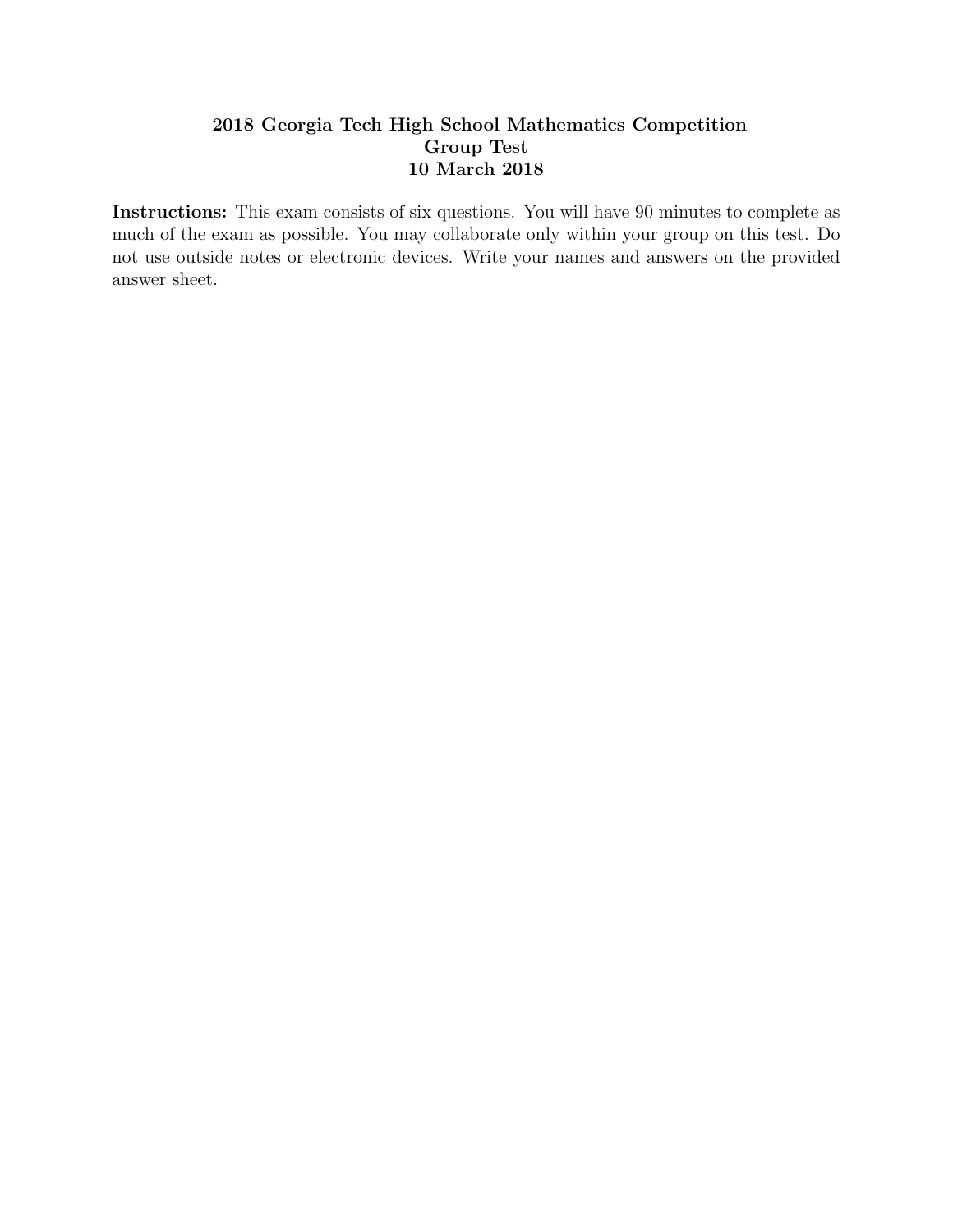1. Compute 3 vuuut3 vuut3 s 3 r 3 q 3 <sup>√</sup>... and 3 3 vuuut3 3 vuut3 3 s 3 3 r 3 3 q 3 <sup>√</sup><sup>3</sup> ....

**Solution:** 9 and  $3\sqrt{3}$ . Note that

3 vuuut3 vuut3 s 3 r 3 q 3 <sup>√</sup>... = 3 3 vuuut3 vuut3 s 3 r 3 q 3 <sup>√</sup>... 1/2 = 3 · 3 1/2 3 vuuut3 vuut3 s 3 r 3 q 3 <sup>√</sup>... 1/4 = 3 · 3 1/2 · 3 1/4 · ... = Y∞ i=0 3 1/2 i = 3 P<sup>∞</sup> <sup>i</sup>=0 1/2 i = 3<sup>2</sup> = 9.

By the same argument, the later term evaluates to

$$
3^{\sum_{i=0}^{\infty} 1/3^i} = 3^{\frac{1}{1-1/3}} = 3^{3/2} = 3\sqrt{3}.
$$

Alternately, one can solve  $3x = x^2$  and  $3x = x^3$  for x, with 3x giving the final answer in both cases.

2. An ant is put on point A of a cube  $ABCDA'B'C'D'$ . The ant begins walking at a constant speed of 1 side per minute. In how many ways can the ant move to point  $D'$ (the farthest from A) in 9 minutes?

## Solution: 4920.

We can split the vertices of the cube into three parts based on the distance from A, i.e.,  $a = \{A\}, b = \{B, C, A'\}, c = \{B', C', D'\}$  and  $d = \{D'\}.$  Let  $a_k, b_k, c_k, d_k$  be the number of ways to get to a vertex in  $a, b, c, d$  in k steps. We want to find  $d<sub>9</sub>$ . We get the following system of equations: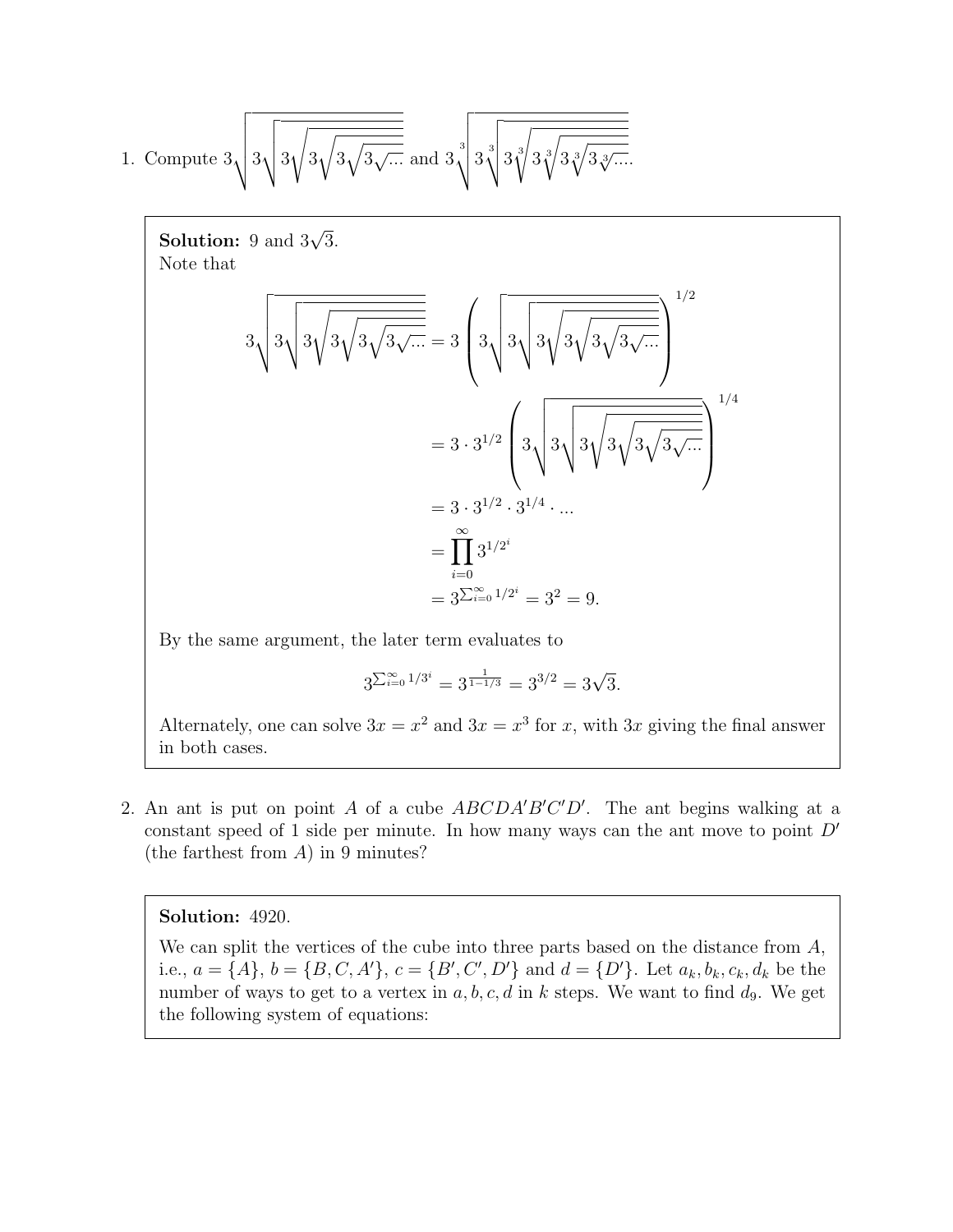$d_9 = c_8$  $c_8 = 2b_7 + 3c_6$  $b_7 = 2c_6 + 3b_5$  $c_6 = 2b_5 + 3c_4$  $b_5 = 2c_4 + 3b_3$  $c_4 = 2b_3 + 3c_2$  $b_3 = 2c_2 + 3b_1$ 

Note that  $c_2 = 6$  and  $b_1 = 3$ . Solving the system yields  $d_9 = 4920$ .

- 3. Let ABC be a right triangle with  $\angle ACB = 90^{\circ}$ , CH be the height and CM the median. Let N on MH be such that  $MN = NC$  an  $NH = HB + BC$ .
	- (a) Find  $\angle BAC$ .
	- (b) Let K be on MC such that  $KB \perp NC$ . Find ∠KNC.

Solution: 10 and 10.

- (a) Let D on NH be such that  $ND = BC$ . Then  $DH = HB$  and  $DNC \cong BHC$ . Then  $DC = BC = ND$  and  $CM = AM = BM$ . If  $\angle BAC = \alpha$ , then  $\angle CMB =$ 2α. Then  $\angle MCN = 2\alpha$  and  $\angle CNB = 4\alpha$ ,  $\angle NCD = 4\alpha$ , and  $\angle CDB = 8\alpha$ . Therefore  $\angle ABC = 8\alpha$  and  $\alpha = 10$ .
- (b) Let L on NH be such that  $\angle CBL = 60$ . Then BCL is equilateral. Then  $\angle KLC = \angle KCL = \angle NMC$  and so  $KLMN$  can be inscribed in a circle. Note that  $BLM \cong CLM$  and therefore  $\angle KNC = \angle LMC = \frac{1}{2}\angle BMC = 10$ .
- 4. Let  $n \in \mathbb{N}$ , and assume  $n \geq 2$ . For how many n is  $\log_n(n+1)$  a rational number?

## Solution: 0.

 $log_n(n+1)$  is not a rational number. Indeed, suppose  $log_n(n+1) = p/q$  for some  $p, q \in \mathbb{Z}$ . Since  $n + 1 > n$ , we know that  $p/q > 1$  and hence we may assume that  $p, q > 0$ . Then  $n^{p/q} = n+1$ , so  $n^p = (n+1)^q$ , where p, q are positive integers. But for such p and q, we know that  $n^p$  has the same parity as n, and  $(n+1)^q$  has the same parity as  $n+1$ . Since n and  $n+1$  are of opposite parity, it follows that  $n^p \neq (n+1)^q$ . By contradiction, we conclude that  $\log_n(n+1)$  is not rational.

5. Find all natural numbers a and b such that  $a^4 + a^2b^2 + b^4$  has a single prime factor, i.e., can be written as  $p^n$  where p is prime and  $n \geq 1$ .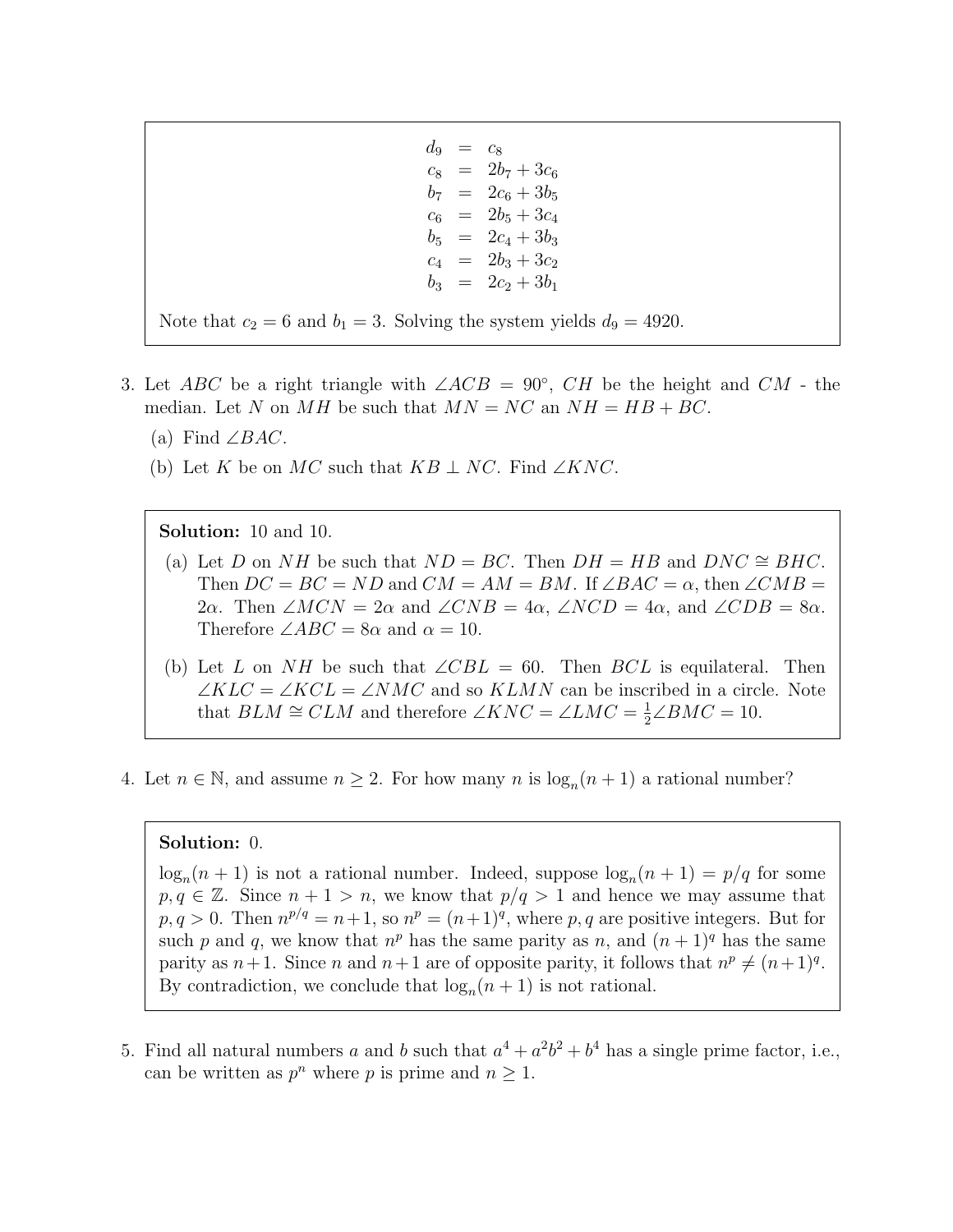**Solution:** Answer:  $a = b = 3^k$  for  $k \ge 0$ . Since  $a^4 + a^2b^2 + b^4 = (a^2 - ab + b^4)$  $b^2(a^2+ab+b^2,$  then  $a^2-ab+b^2=p^m$  and  $a^2+ab+b^2=p^n$ , where p is prime and  $0 \le m \le n \in \mathbb{Z}$ . On the other hand,  $3(a^2 - ab + b^2) \ge (a^2 + ab + b^2)$ , so  $m = n - 1$ ,  $p = 3$  and  $a = b = 3<sup>k</sup>$  for  $0 \le k \in \mathbb{Z}$  or  $m = n - 1$ ,  $p = 2$  and  $a<sup>2</sup> + b<sup>2</sup> = 3ab$  which is impossible.

- 6. You've just finished writing a proof for the Georgia Tech High School Math Competition, however, you're not sure if it is correct and you'd like to find out. Before you are three Georgia Tech students volunteering for the event, they are as follows:
	- The first one only likes seeing a correct proof and will always tell the truth.
	- The second one is very sadistic and only like seeing an incorrect proof (enjoying watching the students as they struggle) and always lies.
	- The third one is having a bad headache and so had the same inability today of determining if your proof is correct, but he'll like any proof you show him since he enjoys knowing that students are putting forth an effort. He also always tell the truth. If you ask him a yes/no something that requires knowing the validity of some proof, he will randomly say yes or no with probability 1/2.

Unfortunately, you don't know which of the three volunteers are which. However, the three volunteers are all familiar with each other (including their lying habits, preference for proof correctness, and ability to determine the correctness of your proof).

Of the three volunteers, one of them is asked to help grade some other problems leaving only two volunteers left. You are allowed to ask a single yes/no question and the two remaining volunteers will reply accordingly. What question should you ask to determine if your proof is correct?

Solution: "Do you like my proof?" (Other answers may be possible)

First, let's suppose that your proof is correct and look at what each volunteer would say.

Volunteer 1: Since your proof is correct, she will like it. Since she tells the truth, she will say "yes" to liking it.

Volunteer 2: Since your proof is correct, he doesn't like it. But he lies so he will say "yes" to liking it.

Volunteer 3: Since he likes all proofs and tells the truth, he will say "yes".

Now let's suppose that your proof is incorrect and look at what each volunteer would say.

Volunteer 1: Since your proof is incorrect, she will not like it. Since she tells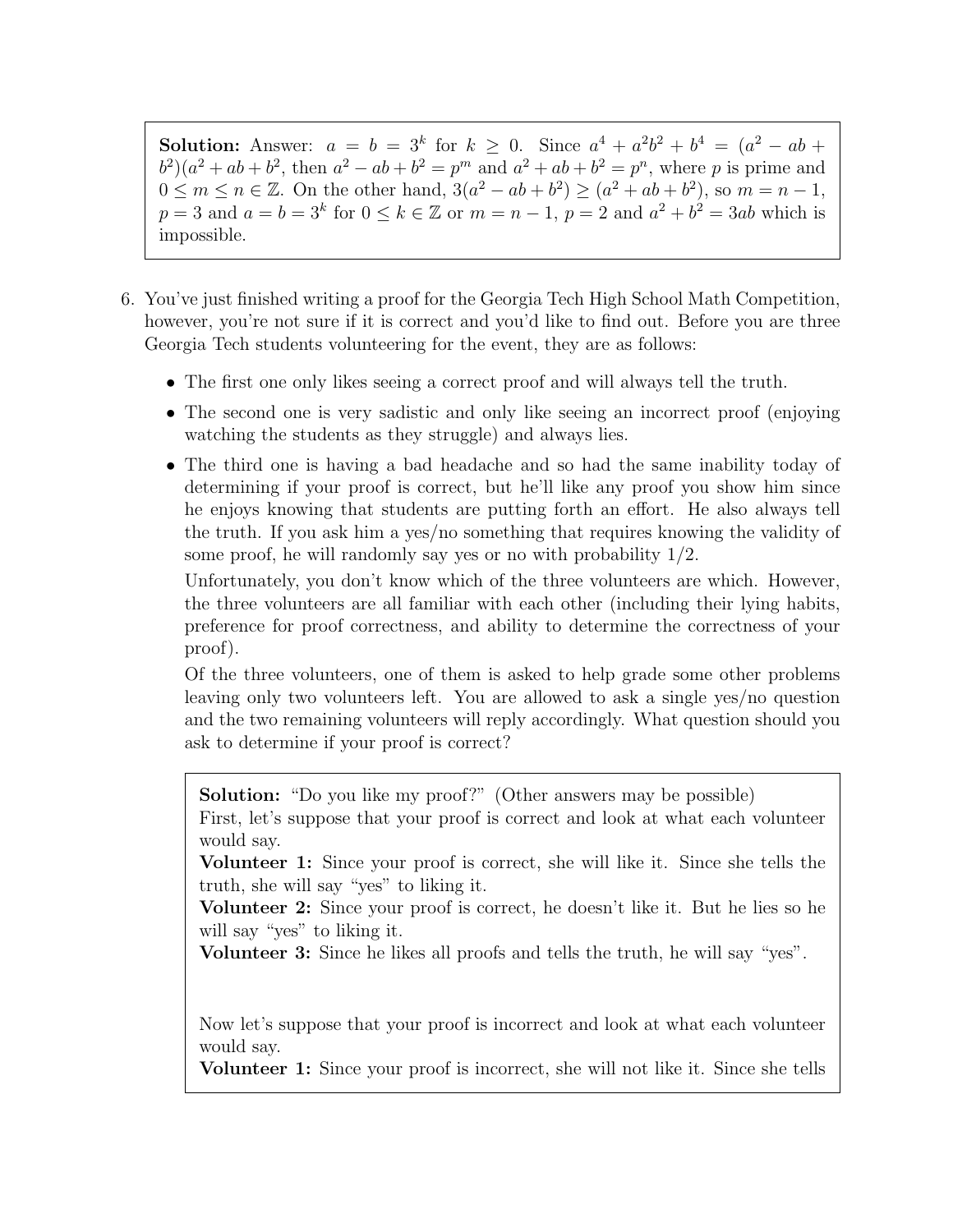the truth, she will say "no" to liking it.

Volunteer 2: Since your proof is incorrect, he likes it. But he lies so he will say "no" to liking it.

Volunteer 3: Since he likes all proofs and tells the truth, he will say "yes".

We claim that you can determine if your proof is correct by looking at the number of "yes" responses you get. In particular, we claim that your proof is correct if and only if you get two "yes" responses.

In the case that your proof is correct, all three volunteers would have said "yes" so any two out of the three would "yes".

In the case that your proof is incorrect, no matter which volunteer leaves, you can only have at most volunteer that says "yes".

End of exam.